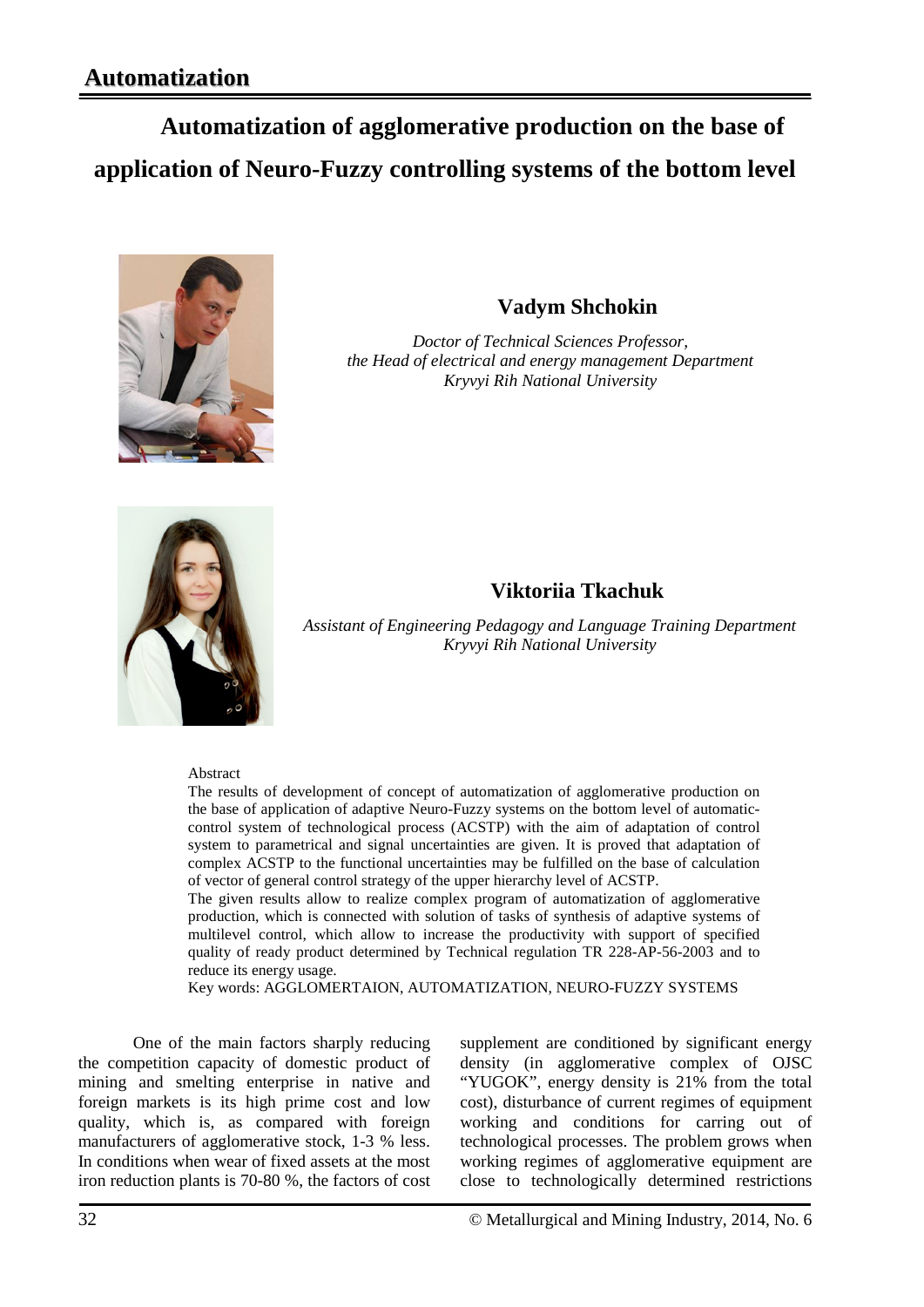and the control objects are nonlinear, unsteady and are characterized by the presence of intensive uncontrolled disturbances [6].

Researches of leading foreign and native scientists prove that one of the most effective, lowcost and giving rapid economical effect ways for solution of above mentioned task for increase in efficiency of agglomerative production and metallurgical quality of agglomerate with simultaneous decrease of its prime cost is the guarantee of proper operation of in-line equipment due to development and implementation of complex automatization of technological process of agglomerate production.

The main task of functioning of complex adaptive system of automatic control of technological process (ACSTP) (with the only computer information complex) is the control of main process flow parameters, their mathematical treatment and operative management of technological subsystems. Development and implementation of such adaptive ACSTP allows to increase productivity, reliability, rhythm and competition capacity of manufacturing of native products of mining and smelting enterprise.

Fulfilled analysis of agglomerative technology allowed to conclude that this manufacture is the typical non-linear multilevel process of mining and smelting industry, for which realization of complex program of automatization is connected with solution of tasks of synthesis of adoptive multilevel controlling systems, which allow to increase the effectiveness of production and cut its energy consumption.

As the dynamics of agglomerative process depends on the range of non-controlled factors  $c_i \in \Omega_{ci}, i = 1,2,3$  (i=1 – vector of unknown quasi-stationary coefficients of objects equation; i=2 - functions of time, which cannot be measured; i=3 – unknown functions of state variables of objects or measured variables input-output), adaptation of control system to parametrical and signal uncertainties may be realized during application of connectionist technologies at the bottom level of ACSTP, and to functional uncertainties – on the base of calculation of general strategy vector of control of upper hierarchy level of ACSTP of agglomerative production.

To realize integrated programme of automation of production processes, as upper level of adaptive ACSTP one should include the subsystems, which allow to determine the following: technological and technical and economic features of production; conception of day-to-day management of local systems of stabilization with realization of robustness principle to perturbation actions; main operating conditions of processing equipment; conditions and principals of load matching between parallel stages of multistage manufacturing complex; effective, from the point of view of technicaleconomic values, channels of control in the systems of secondary regulation of multiconnected dynamic objects of technological processes with adaptation of localized outlines on the lower hierarchy levels of ACSTP; preventivemaintenance schedule of processing equipment.

As it is mentioned in the works [1-3] there achieved certain positive results, but such tasks were solved not in an integrated manner and they mainly present separate systems in the development and industrial realization of ACSTP by agglomerative complex in Ukraine and CIS countries. Problems of operative management connected with production and also automatization of cooperation of various system levels almost were not investigated and haven't become implemented [3].

Analytical review of works connected with problems of automatic control of agglomerative process has showed that in conditions when the characteristics of agglomerative stock and conditions of processing equipment change, final performance of agglomerative shop significantly depends on the effectiveness of automatic control of subsystems of lower level, which is primary determined by adaptive and robust properties of localized ACSTP.

Automated control system of agglomeration operating process should include the following: chemical identification system of raw materials, which comes into burden; automatic-control system of loading and unloading modes for raw materials from hoppers of charge preparation plant; automatic system for charge preparation; automatic-control system of loading process of the charge on sintering belt; automaticcontrol system of the sintering process of charge on the sintering belt.

System of complex automatization of agglomerative technological process should solve the tasks of batching of burden material components, control and regulation of moisture content, control of course and end of agglomerate sintering process. Herein the information about the course of technological process should be available to all local subsystems. So it is necessary to create single information field connected with data measurement system of certain processing lines.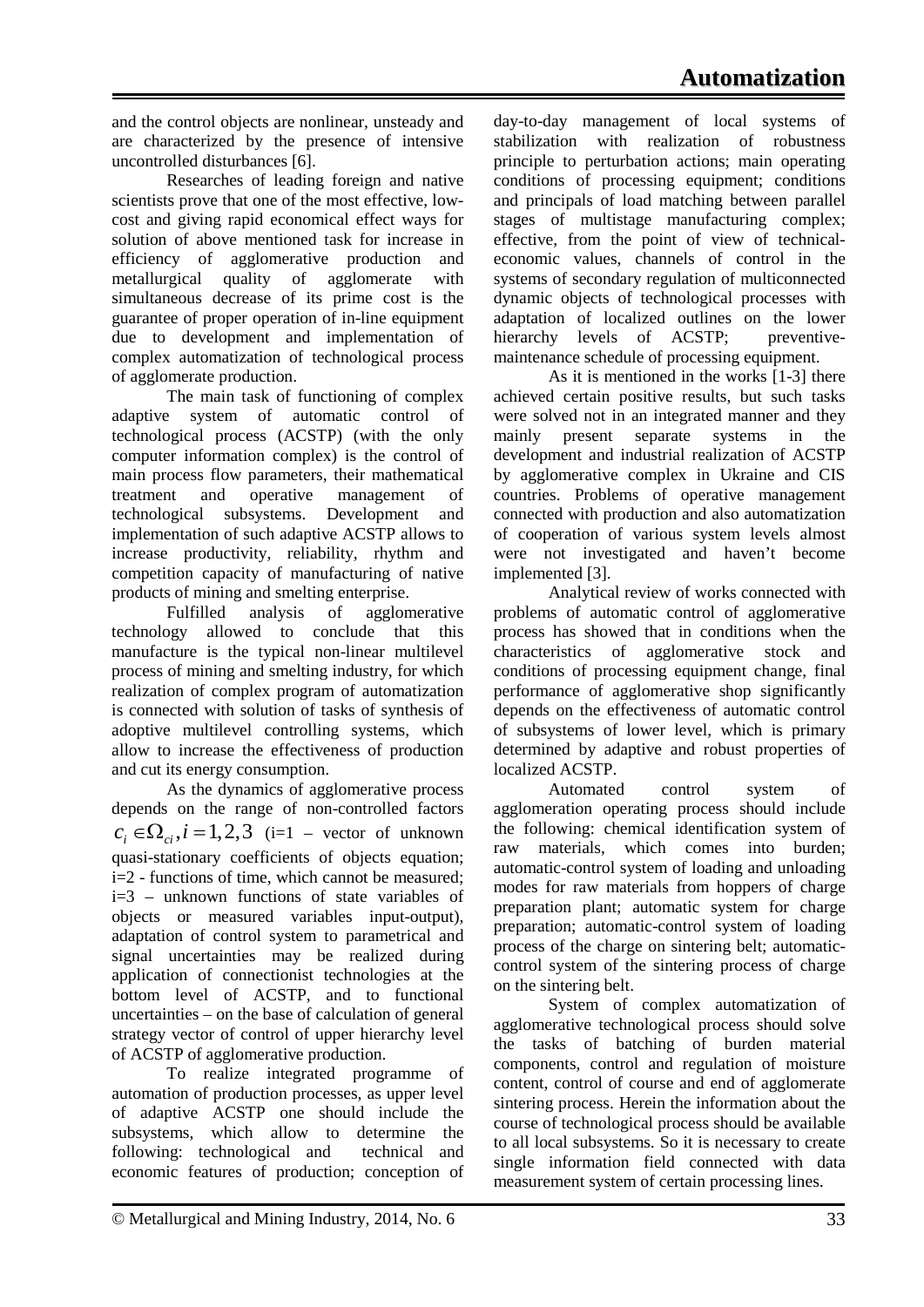# **Automatization**

According to the developed functional scheme of adaptive ACSTP by agglomerative complex [4], the task of increase in efficiency, reliability, rhythm and competition capacity of production of agglomerate is solved by means of optimization of agglomerate sintering process, which requires determination of basic model of agglomerate production, which reflects the connection of main parameters of agglomerative process.

The developed concept of automatization of agglomerative production is based on the usage of integral assessment of indirect measures of vertical velocity of agglomerate sintering as the index of sintering process [4]. This index allows to provide formation of cautioning for local systems of automatic control, which during fulfillment of imposed restriction provide dynamic characteristics of control object on the base of Neuro-Fuzzy systems application. Technological variation of complex index of sintering process may be the result of change both physic-chemical properties of burden and technological conditions of process guide. To fulfill expert determination of effective actuating path of the process, there may be put in neuro-fuzzy subsystem of determination of active ACS to the functional scheme of adaptive ACSTP. On the base of productive rules it determines proration factor of the preset value of local or group of local ACS, outcome parameter of which is the reason for change of process complex index.

Considering fulfilled investigations, working draft of simplified functional scheme of agglomerative machine for ACS of burden surface temperature under incendiary hearth looks as follows (fig.1).



**Figure 1.** Working draft of simplified functional scheme of agglomerative machine.

To the functional peculiarities of developed adaptive ACSTP by agglomerative production enters the algorithm of automatic change of managing values of local systems of automated regulation (ACS) depending on technical-economic conditions of manufacture. In the figure 1 there mentioned two possible variants of ACS work of surface temperature of the burden under incendiary hearth, which has technological limits (400-1500  $^{\circ}$ C) and is measured by devices Tera -50, DISK-250, group RK15 with accuracy class 0.5: at the absence of limits for gas flow as control parameter there accepted the mixture of natural and blast furnace gas supply with thermal property  $Q = 2800...3000$  kcal / nm<sup>3</sup> into the hearth, which is measured with the help of devices DM, BPL -1K BIK, DISK-250 (0-2000 nm<sup>3</sup>/hour, accuracy class  $-2.0$ ) and has the following limits:

excess air coefficient  $1.2 - 1.4$ ; pressure of gas mixture not lower than 1.0 kPa  $(100 \text{ kgs} / \text{cm}^2)$ , during pressure reduction the upper level of ACSTP let the control signal for sintering machine braking action; under the condition of achievement of gas up limit, control goes to ACS of batch

sintering, which uses as control parameter pallets motion speed with the limit  $\langle 5.0 \text{ m} / \text{min.} \rangle$ 

In ACS correlation "gas-air" in nodulising drum and mine as control parameter there suggested using the flow of ventilator air to provide full gas combustion. Optimum temperature according to hearth length is 1150…13000С.

Technologically determined air pressure boundary on the burners of ignition furnace 0-630 kgs /  $m^2$  (control means DM KSD-3, TNMP -52) with strength class  $2.0-2.5$  and air flow  $0 - 8000$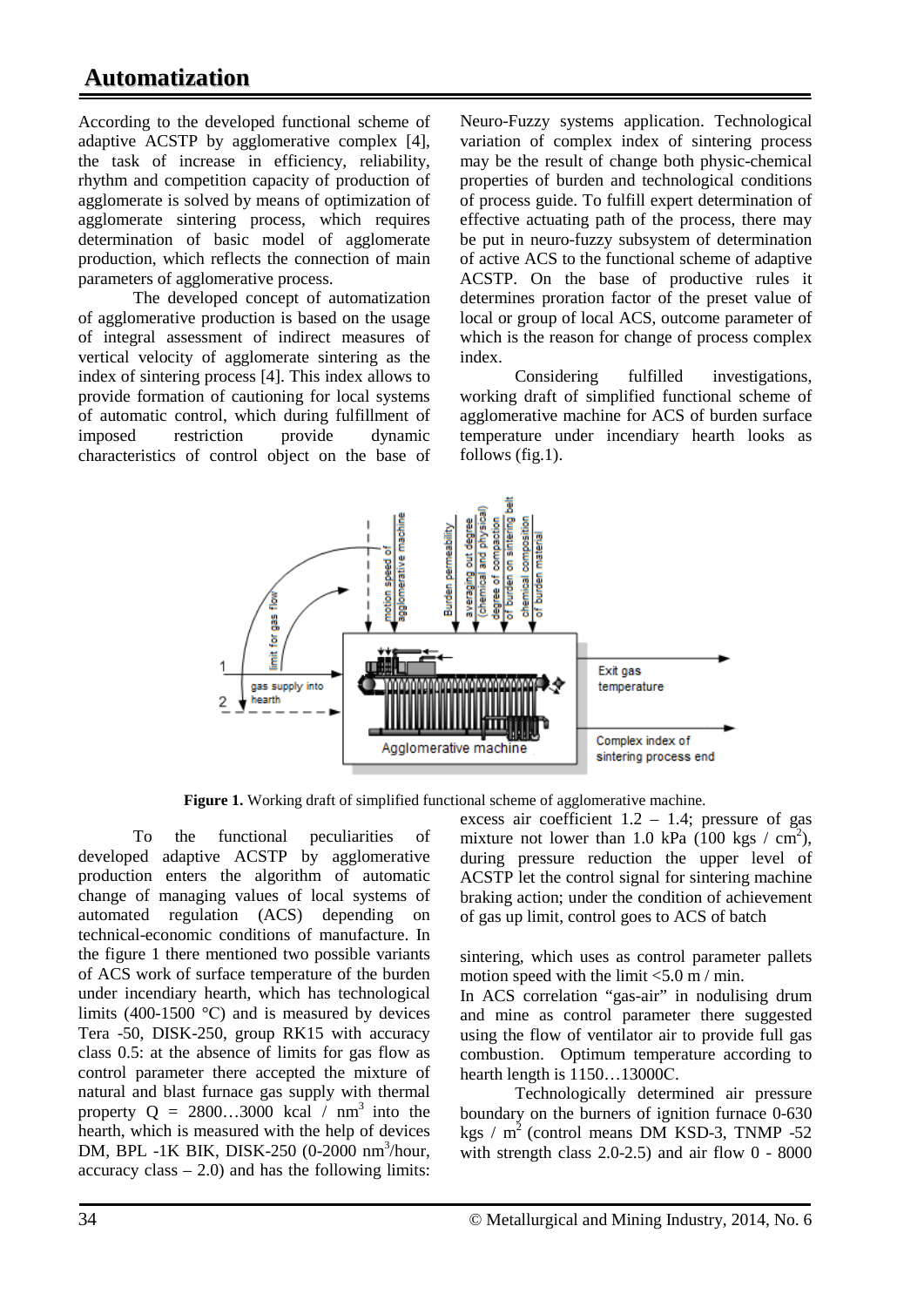nm3 /year (control means DM 3583M, KSDZ accuracy class 2.0).

ACS correlation "burden-water" in the nodulising drum provides optimum moisture of the burden within 7-10%. As control action in the system there suggested to use the amount of water, which is supplied on the nozzles, and as being controlled one – rarefication according to vacuum chambers and complex index of vertical velocity of sintering.

ACS height of burden layer on sintering belt provides setting of burden layer height on the sintering belt and control of later height - return quantity and complex index of vertical velocity of sintering.

**Typical functional scheme of adaptive Neuro-Fuzzy systems of automatic control.** 

Fulfilled statistical examination of control object with the channel "ignition temperature of burden – temperature in 24 vacuum chamber" allowed to develop functional scheme of adopted Neuro-Fuzzy system of automatic temperature control of burden surface under incendiary hearth (fig.2).

As far as consumption of mixture of nature and blast furnace gas with thermal property  $Q =$  $2800...3000$  kkal  $\overline{)}$  nm<sup>3</sup> at excess air coefficient 1,2…1,4  $Qg = 700$  m<sup>3</sup> / h provides burden ignition temperature 1100°C, that when the conditions of manufacturing process Technological Regulation (TR) 228-AP-56-2003 are observed, it allows to finish sintering process above the 24 vacuum chamber (maximum temperature 220°C in 24 vacuum chamber is indirect measure) as the task signal we will use the value 220  $\degree$  C. Q<sub>g</sub> heath.



**Figure 2.** Structural scheme of adoptive [Neuro-Fuzzy](http://www.google.com.ua/url?sa=t&rct=j&q=&esrc=s&source=web&cd=1&cad=rja&uact=8&ved=0CB4QFjAA&url=http0%25%25en.wikipedia.org%25wiki%25Neuro-fuzzy&ei=Xsw8VLm7IYahyAOa8oGwBQ&usg=AFQjCNGSA1CcbuPrYvTqYhqEojQbE7j7FA&sig2=kh--zn8F9tSAoaZEGG3U6A) system of automatic control of burden surface temperature under ignition hearth

Direct current motor (DCM) with end switches and reducing gear installed in agglomerative shop of OJSC "AMKR" is chosen as executing mechanism. During usage of DCM with independent excitation and maximum stress at anchor 200 V during moving of damper valve from 0 to 90° makes 25 sec. Thereafter executing mechanism may be designed as integrating stage, as the roll angular deflection of DCM equals the integral from shaft speed. Integrator amplification factor may be find on the basis of the following: damper valve turn from  $0^{\circ}$  to  $90^{\circ}$  makes 25 s. during connection of an anchor of DCM to the nominal stress 220 V.

$$
K_{int} = \frac{9}{25 \cdot 200} = 0,0182 \text{ angle degree/s } v
$$
  
(1)

As gas flow into hearth is proportional to opening angle of damper valve from  $0^{\circ}$  to  $90^{\circ}$ , according to supply  $Qg=700$  m<sup>3</sup>/hour, there conforms maximum angle of opening 90°, which corresponds to the model of reinforcing member:

$$
K_{\text{Value}} = \frac{700}{90} = 7,8 \,\text{m}^3 \,\text{hours}\,\text{degr.} \text{air} \tag{2}
$$

As in conditions of sintering plants there used controlled semiconductor rectifier (CSR) with nominal stress at the output 200 V and voltage controlled, which changes within the limits from 0 to 10 V, proportional part of the model CSR may be determined as following:  $\sim$   $\sim$   $\sim$ 

$$
K_{\text{CSR}} = \frac{200}{10} = 20\tag{3}
$$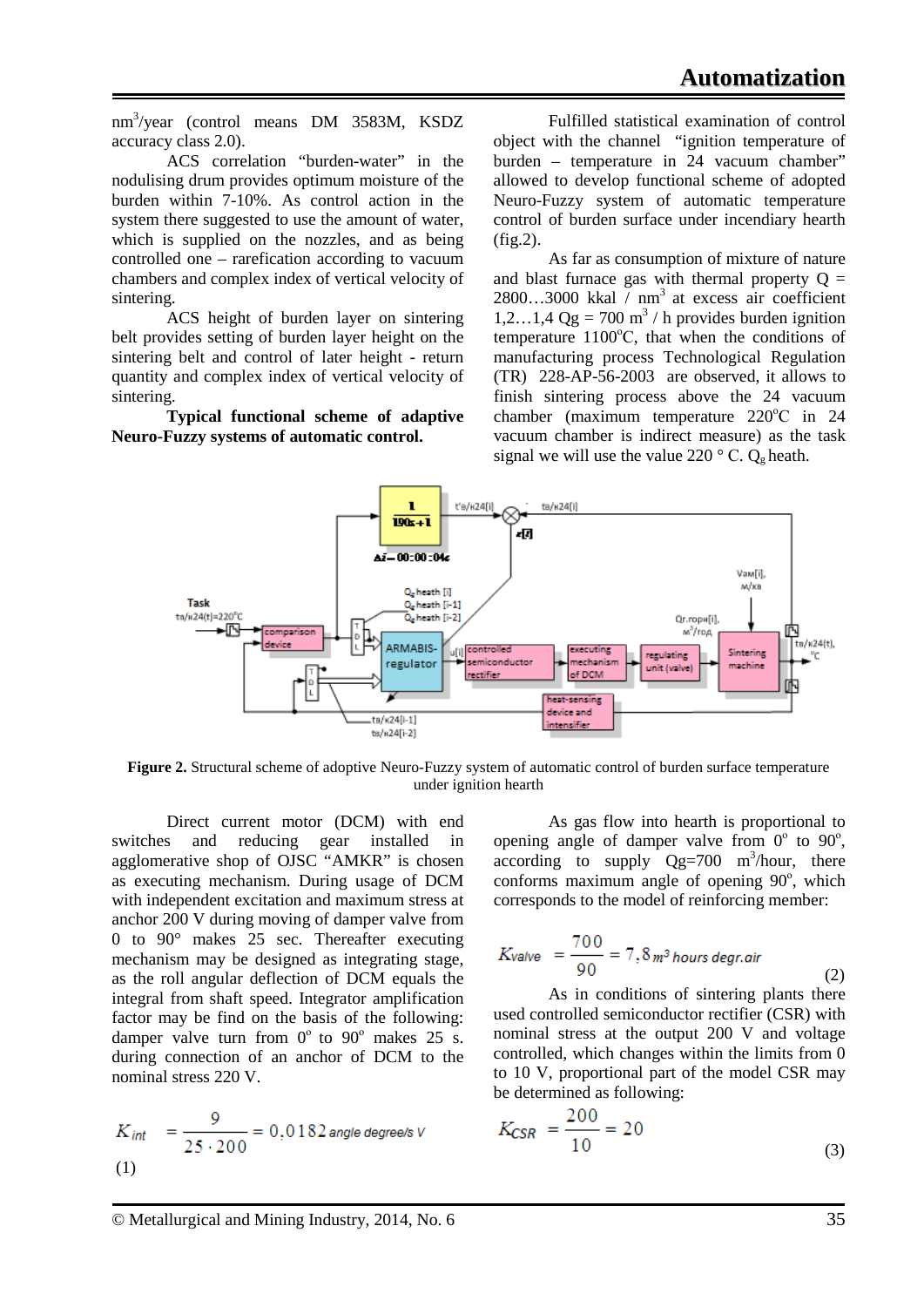## **Automatization**

As temperature sensor and intensifier of output feedback there used installed equipment TERA – 50, DISK – 250, gr. – RK15 with measurement range 400 – 1500° С at corresponding range of output current 4 -20 mA. According to these conditions model of sensor and intensifier may be realized on the base of intensifier, coefficient of which is determined after inclination of working unit of sensor statical characteristic:

 $K_S = \frac{20-4}{1500} = 0.01$  ma/<sup>o</sup> C (4)

To fulfill simulation researches there developed a model (fig. 3) in the program Matlab of adaptive Neuro-Fuzzy system of automatic regulation of burden surface temperature under incendiary hearth according to structural scheme (fig. 2). Nonlinear dynamic model of control object with channel "burden ignition temperature – air temperature in 24 vacuum chamber" was used as control object.



**Figure 3.** Full nonlinear dynamic model of adaptive control of the sintering process on the base of adoptive [Neuro-](http://www.google.com.ua/url?sa=t&rct=j&q=&esrc=s&source=web&cd=1&cad=rja&uact=8&ved=0CB4QFjAA&url=http0%25%25en.wikipedia.org%25wiki%25Neuro-fuzzy&ei=Xsw8VLm7IYahyAOa8oGwBQ&usg=AFQjCNGSA1CcbuPrYvTqYhqEojQbE7j7FA&sig2=kh--zn8F9tSAoaZEGG3U6A)[Fuzzy](http://www.google.com.ua/url?sa=t&rct=j&q=&esrc=s&source=web&cd=1&cad=rja&uact=8&ved=0CB4QFjAA&url=http0%25%25en.wikipedia.org%25wiki%25Neuro-fuzzy&ei=Xsw8VLm7IYahyAOa8oGwBQ&usg=AFQjCNGSA1CcbuPrYvTqYhqEojQbE7j7FA&sig2=kh--zn8F9tSAoaZEGG3U6A) system ARMABIS ADL(2.2)-САР of burden surface temperature under incendiary hearth.

Modeling results of adaptive [Neuro-Fuzzy](http://www.google.com.ua/url?sa=t&rct=j&q=&esrc=s&source=web&cd=1&cad=rja&uact=8&ved=0CB4QFjAA&url=http0%25%25en.wikipedia.org%25wiki%25Neuro-fuzzy&ei=Xsw8VLm7IYahyAOa8oGwBQ&usg=AFQjCNGSA1CcbuPrYvTqYhqEojQbE7j7FA&sig2=kh--zn8F9tSAoaZEGG3U6A) system ADL(2.2)-CAP of burden surface temperature under incendiary hearth are presented in the figure 4.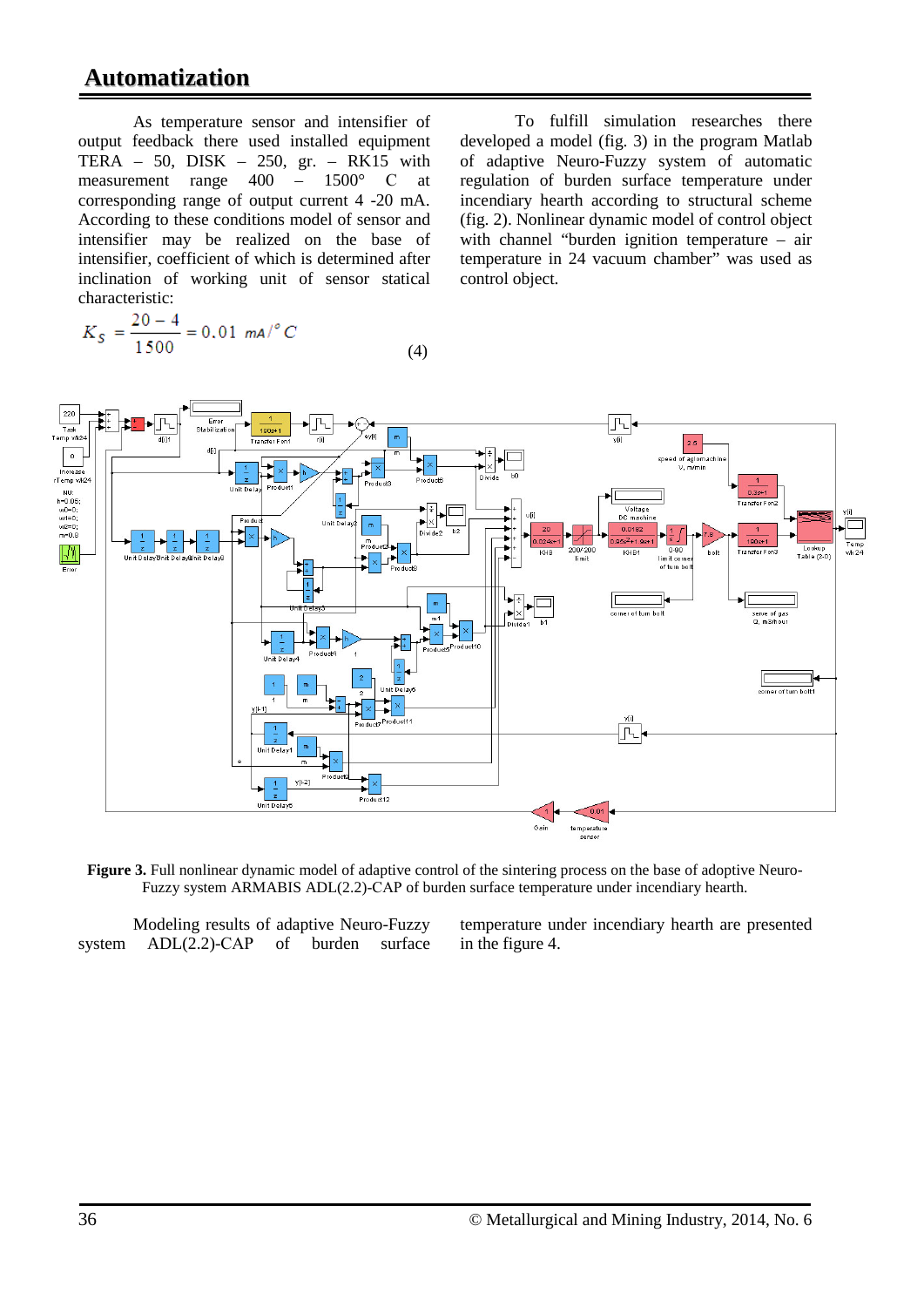

**Figure 4.** Time history of armature voltage (drive motor) of DCM and angular deflection of damper valve during action of wide-range gauss noise with deviation 1%.

Modeling results speak for satisfactory quality of regulation of adaptive Neuro-Fuzzy

system ARMABIS ADL  $(2.2)$  – CAP of burden surface temperature under incendiary hearth during

variations of perturbation action (sintering belt speed) and presence of wide-range gauss noise with 1% deviation in the channel of temperature measurement in 24 vacuum chamber.



**Figure 5.** Transition processes according to temperature in 24 vacuum chamber during noise influence in ACS channel and change of sintering belt velocity from 2 to 2.5 m/min.

**Typical structural scheme of [Neuro-](http://www.google.com.ua/url?sa=t&rct=j&q=&esrc=s&source=web&cd=1&cad=rja&uact=8&ved=0CB4QFjAA&url=http0%25%25en.wikipedia.org%25wiki%25Neuro-fuzzy&ei=Xsw8VLm7IYahyAOa8oGwBQ&usg=AFQjCNGSA1CcbuPrYvTqYhqEojQbE7j7FA&sig2=kh--zn8F9tSAoaZEGG3U6A)[Fuzzy](http://www.google.com.ua/url?sa=t&rct=j&q=&esrc=s&source=web&cd=1&cad=rja&uact=8&ved=0CB4QFjAA&url=http0%25%25en.wikipedia.org%25wiki%25Neuro-fuzzy&ei=Xsw8VLm7IYahyAOa8oGwBQ&usg=AFQjCNGSA1CcbuPrYvTqYhqEojQbE7j7FA&sig2=kh--zn8F9tSAoaZEGG3U6A) system of automatic control**. In the base of [Neuro-Fuzzy](http://www.google.com.ua/url?sa=t&rct=j&q=&esrc=s&source=web&cd=1&cad=rja&uact=8&ved=0CB4QFjAA&url=http0%25%25en.wikipedia.org%25wiki%25Neuro-fuzzy&ei=Xsw8VLm7IYahyAOa8oGwBQ&usg=AFQjCNGSA1CcbuPrYvTqYhqEojQbE7j7FA&sig2=kh--zn8F9tSAoaZEGG3U6A) ACS temperature of burden surface under incendiary hearth there is a method of control of gas consumption, which is supplied into hearth. This ACS (fig. 6) should provide good burn-up and full automatization of hearth work.



**Figure 6.** Structural scheme of adaptive [Neuro-](http://www.google.com.ua/url?sa=t&rct=j&q=&esrc=s&source=web&cd=1&cad=rja&uact=8&ved=0CB4QFjAA&url=http0%25%25en.wikipedia.org%25wiki%25Neuro-fuzzy&ei=Xsw8VLm7IYahyAOa8oGwBQ&usg=AFQjCNGSA1CcbuPrYvTqYhqEojQbE7j7FA&sig2=kh--zn8F9tSAoaZEGG3U6A)[Fuzzy-](http://www.google.com.ua/url?sa=t&rct=j&q=&esrc=s&source=web&cd=1&cad=rja&uact=8&ved=0CB4QFjAA&url=http0%25%25en.wikipedia.org%25wiki%25Neuro-fuzzy&ei=Xsw8VLm7IYahyAOa8oGwBQ&usg=AFQjCNGSA1CcbuPrYvTqYhqEojQbE7j7FA&sig2=kh--zn8F9tSAoaZEGG3U6A)ACS of temperature of burden surface under incendiary hearth

According to the developed method, the main loop of automatic control is built on the typical equipment of agglomerative production and includes speed sensor of sintering belt 10, gas flow sensor 7, control instrument, executing mechanism and ARMABiS-regulator is additionally added, it changes gas flow during variations of entering perturbation actions: batch moisture, carbon content in it, etc.

ACS correlation "gas-air" in the hearth is included to the secondary circuit of [Neuro-Fuzzy-](http://www.google.com.ua/url?sa=t&rct=j&q=&esrc=s&source=web&cd=1&cad=rja&uact=8&ved=0CB4QFjAA&url=http0%25%25en.wikipedia.org%25wiki%25Neuro-fuzzy&ei=Xsw8VLm7IYahyAOa8oGwBQ&usg=AFQjCNGSA1CcbuPrYvTqYhqEojQbE7j7FA&sig2=kh--zn8F9tSAoaZEGG3U6A)ACS temperature of burden surface under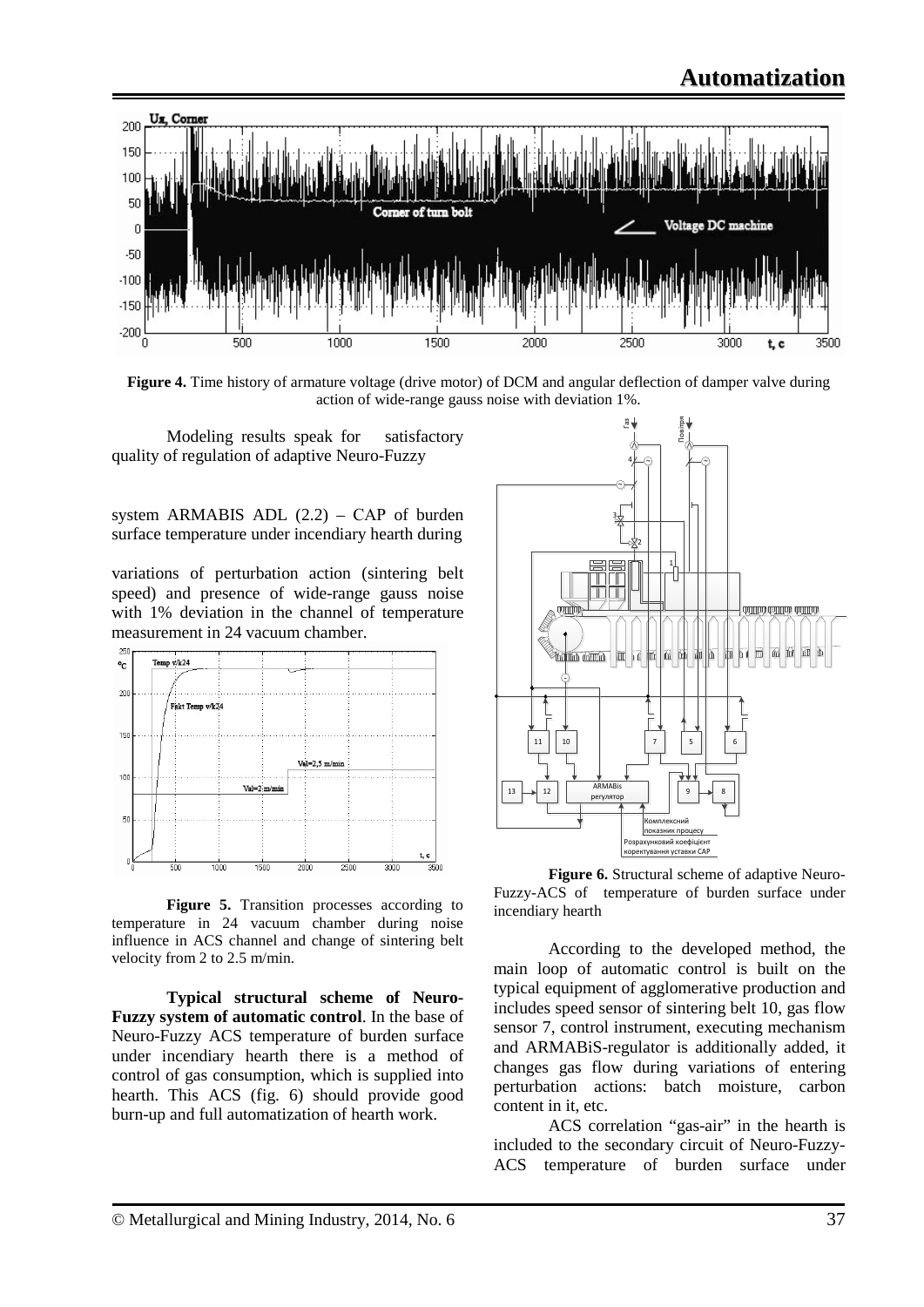incendiary hearth, which keeps set coefficient of air loss to provide full combustion of gas.

ACS correlation "gas-air" consists of gas and air flow sensors 7,6, control instrument 8, setpoint adjuster 13 and air or restriction ventilators. For temperature restrictions, which are determined by hearth lining reliability and necessary degree of burning-up of upper layer of the burden, there extra added into system temperature correction outline, which consists of pyrometer1, temperature sensor 11, set-point adjuster 9 and corrector 12. Temperature correction outline is the external one and influences the signal of outline of correlation "gas-air", and sum signal changes air flow, which leads to the correction of the temperature in the hearth.

Developed adaptive Neuro-Fuzzy-ACS temperature of burden surface under incendiary hearth optionally tests short braking action and run-up, gas and air unpacking. According to prototype [5] during short braking action of sintering machine for keeping of pallet side surfaces from superheat and surface flash there provided regime of "idling". Idling restriction 4 upon the signal, which speaks for braking action of sintering machine, automatically reduces gas flow for the hearth in the amount determined by the installation of gas flow measurement 7 and provides flare holdup. At the same time there reduces the temperature in hearth due to change of air flow coefficient, which is provided by introduction into command circle of ARMABiSregulator of contact of air flow measurement 6, which is broken while flow, which provides necessary air excess.

To control specified productivity of sintering machine during the initial period after start-up, gas flow is determined automatically with the aim to provide technologically defined heatingup temperature of the hearth. At the following stage when achieving working temperature in the hearth 11, there is given a command to start the sintering machine.

In the system there is provided gas automatic shutdown and automatic brake of sintering machine while gas and air expansion. Shutdown, as in prototype [5], is fulfilled by safety valve of direct action 2, which is installed on the gas pipe line and interlocked with attention device of air pressure drop 5 with the help of three-throw electro-pneumatic valve 3, which covers the impulse line of safety valve under the signal of device 5 about decompression, which is lower than allowed.

### **Conclusions**

Fulfilled analysis of sintering production from the point of view controlling processes automatization allows to conclude that this manufacturing is typical nonlinear multilevel object of mining and smelting industry, for which realization of complex program of automatization is connected with solution of tasks connected with synthesis of adaptive systems of multilevel control, which allows to increase manufacturing productivity during holdup of specified quality of finished stock determined by Technical Regulation TR 228-AP-56-2003 and cut its energy usage.

There developed a concept of sintering production automatization, which is based on the application of adaptive Neuro-Fuzzy systems at the lower level of ACSTP with the aim to adopt control system to the parametrical and signal uncertainties, and adaptation to the functional uncertainties is fulfilled on the base of vector of general strategy control of upper hierarchy level of ACSTP.

### **References**

- 1. Fedorovskiy N. V. , Danshin V. V., Gubanov V. I., Sigua R. I.. Avtomatizatsiya fabrik okuskovaniya zheleznykh rud i kontsentratov [Automatization of factories of lumping of iron ore and concentrate]. Moscow, Metallurgiya, 1986, 339 p.
- 2. Fedorovskiy N. V., Dementeva E. M., Pleskach V. I., Taravskiy M. F. Nekotorye voprosy optimizatsii aglomeratsionnogo proizvodstva [Some questions of optimization of agglomerative production ]. *Automatization of agglomerative and blast furnace production.* Kiev, Tekhnika, 1969, p. 94–101.
- 3. Fedorovskiy N. V., Matov A. L., Kucher V. G. Issledovanie osnovnykh parametrov regulirovaniya protsessa spekaniya aglomerata [Investigation of main parameters of sintering process control]. *Automatization of agglomerative and blast furnace production.* Kiev, Tekhnika, 1969. P. 126–133.
- 4. Shchokіn V. P., Misko S. M., Mіshchenko P. D. (2005) integrated control and information management system of agglomerate production. *Vostochno-Evropeyskiy zhurnal peredovykh tekhnologiy*. No 4/2. p. 16.
- 5. Shurkhal V. A., Sigov A. A., Nevmerzhitskiy E. V. Avtomaticheskoe regulirovanie zazhiganiya pri aglomeratsii [Automatic regulation of ignition during